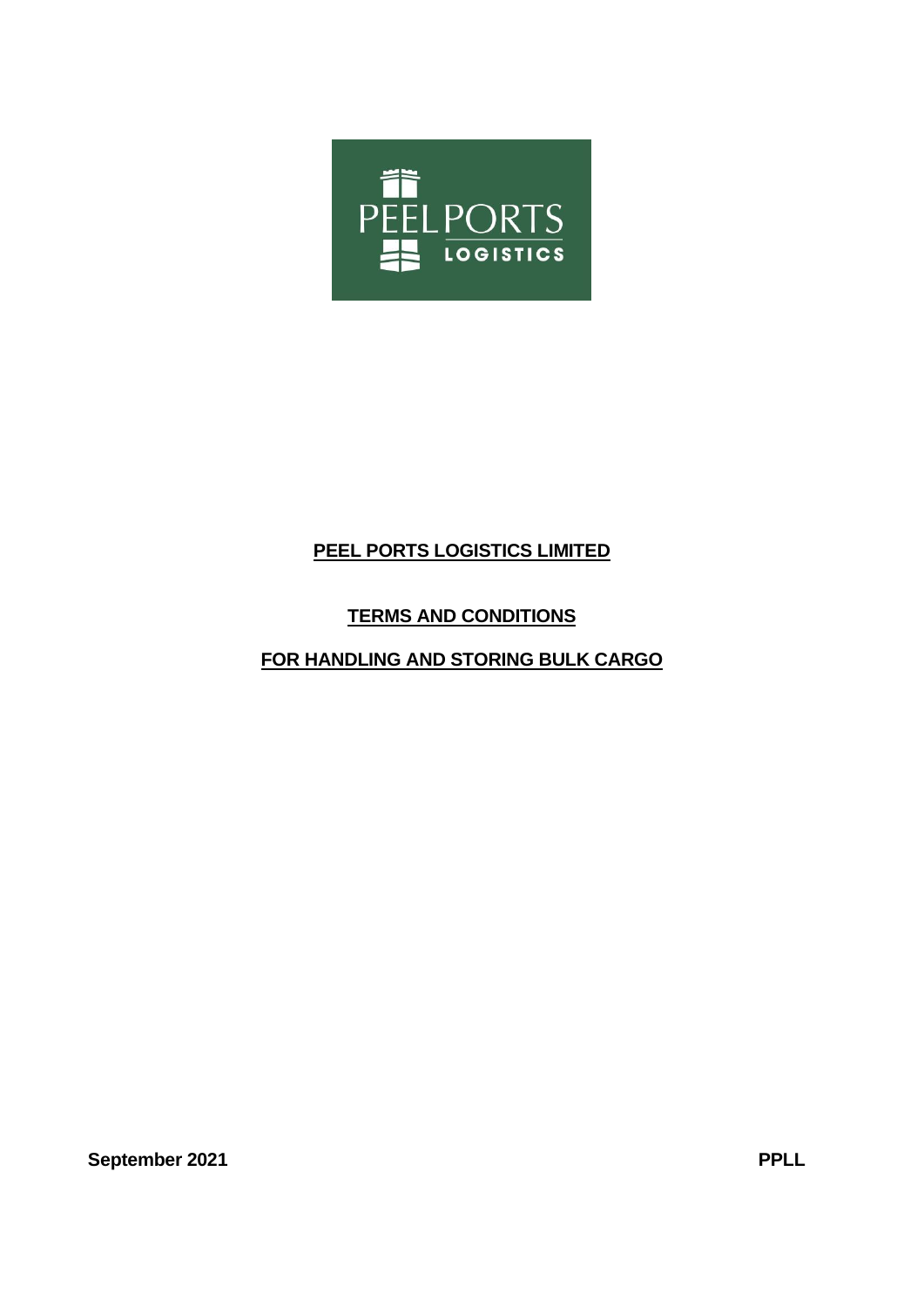# **PEEL PORTS LOGISTICS LIMITED**

# **TERMS AND CONDITIONS**

# **FOR HANDLING AND STORING BULK CARGO**

#### **Interpretation**

- 1. In these conditions:-
- 1.1 "the Berth" means any berth in the Port operated by the Company and shall include any quay, transit shed or other area situate thereat.
- 1.2 "cargo handling services" means any operation or service performed or provided by the Company in connection with the receiving, delivering, loading, discharging, stowing, handling or storage of goods into or from a Shipowner's vessel or which have been or are to be shipped on vessels using or intending to use the Berth or into or from a road vehicle upon the terms and conditions hereinafter mentioned.
- 1.3 "the Cargo Owner" means the owner of any goods and any bailor bailee consignor shipper consignee or other respective agents in relation thereto (but shall not include the Company).
- 1.4 "charges" includes charges of every description for the time being payable to the Company in respect of cargo handling services.
- 1.5 "the Company" means Peel Ports Logistics Limited, whose registered office is situated at Maritime Centre, Port of Liverpool, L21 1LA.
- 1.6 "Data Protection Legislation" means all applicable data protection and privacy legislation, regulations and guidance including, without limitation the Data Protection Act 2018, the GDPR (Regulation (EU) 2016/679) (as amended or re-enacted from time to time and including any replacement or subordinate legislation). Terms in this agreement shall, so far as the context permits and unless otherwise stated, have the meanings given to them in the Data Protection Legislation.
- 1.7 "the Dock Estate" means the Harbour and Port of Manchester and all docks locks passages quays berths stages jetties bridges and all works lands and property of every description whatsoever and the buildings structures and erections thereon for the time being vested in or occupied by the Company.
- 1.8 "goods" or "cargo" means any cargo, goods, articles and things of any description (including any packages or containers within which the said cargo, goods, articles and things may be contained) including, but without prejudice to the generality of the foregoing, fish livestock and animals of all descriptions and also liquids and gases but excluding stores and bunkers.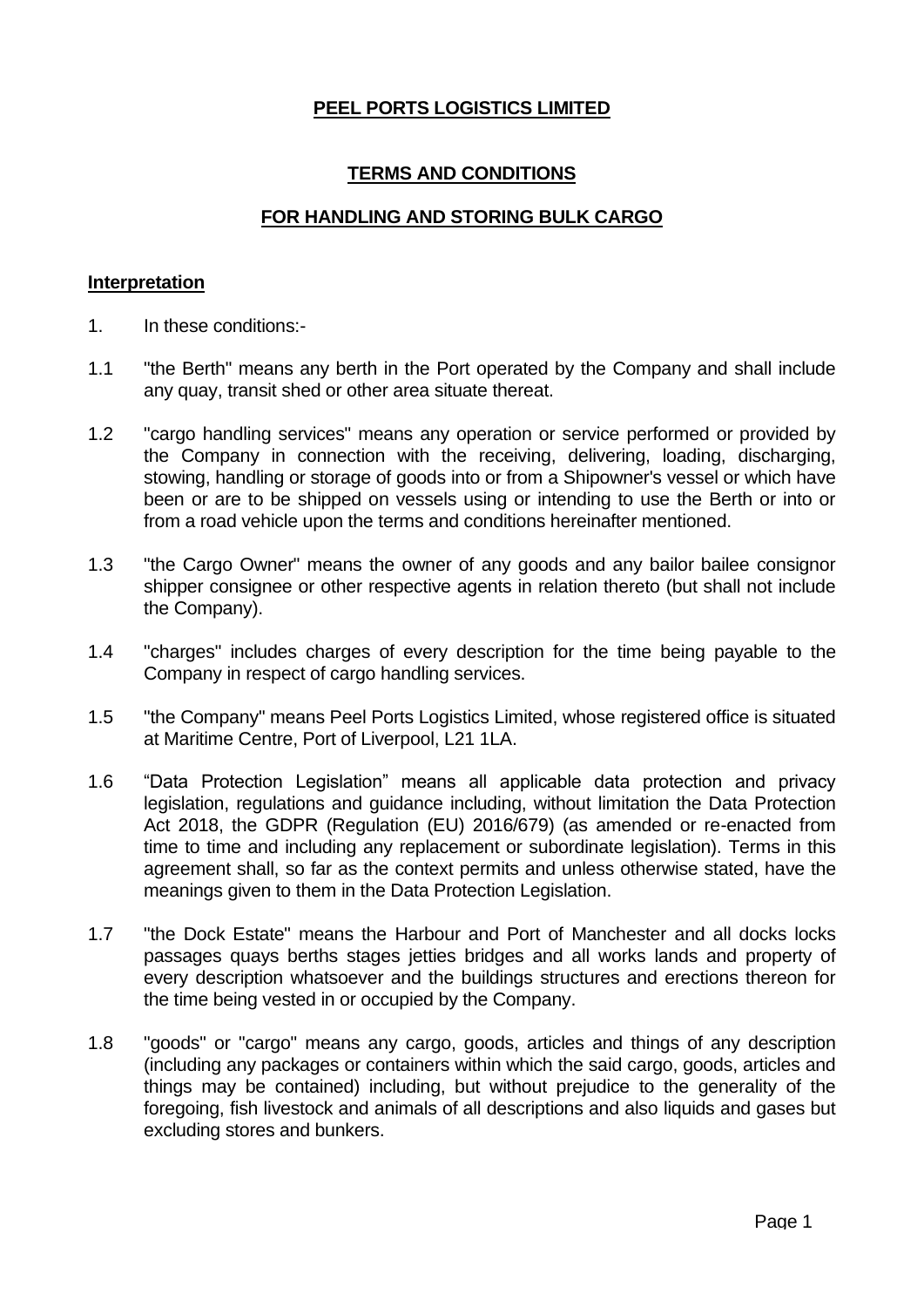- 1.9 "the Harbour Master" means the Harbour Master or other officer appointed by MSCC to act as Harbour Master for the Harbour and Port of Manchester or his assistants.
- 1.10 "MSCC" means The Manchester Ship Canal Company Limited, whose registered office is situated at Maritime Centre, Port of Liverpool, L21 1LA.
- 1.11 "the Owner" means the Cargo Owner and/or Shipowner, as appropriate.
- 1.12 "the Port" means the Harbour and Port of Manchester as defined in The Manchester Ship Canal Act 1885 or any statutory modification or re-enactment thereof.
- 1.13 "the Shipowner" means the owner of any vessel to which these Terms and Conditions relate and any part owner charterer master or other person in charge of the vessel disponent owner consignee or mortgagee in possession.
- 1.14 "the Terminal" means the berths, quay and buildings licenced or leased by the Company from MSCC at Ellesmere Port or at other location(s) expressly agreed in writing by the Company.
- 1.15 Words importing the singular shall include the plural and vice versa unless the context otherwise requires.
- 1.15 The headings for clauses are for ease of reference only and shall not affect the construction hereof.
- 1.16 Reference herein to any statutory provision includes reference to any consolidation, re-enactment or modification thereof.
- 1.17 Reference to clauses or schedules are references to the clauses and schedules of these Terms and Conditions unless otherwise stated.

#### **Berths and Services**

2. The Company shall provide the use in common with vessels in other ownerships of a Berth and shall provide or perform cargo handling services thereat upon the terms and conditions hereinafter mentioned.

## **3. Notice and Warranty of Authority**

3.1 Use of a Berth and or cargo handling services by the Shipowner or Cargo Owner shall be deemed to constitute notice of and agreement to these Terms and Conditions provided that prior to the use of the said Berth or services the Company shall take all reasonable steps to ensure that the Shipowner or Cargo Owner is aware of these Terms and Conditions and that copies are available on request.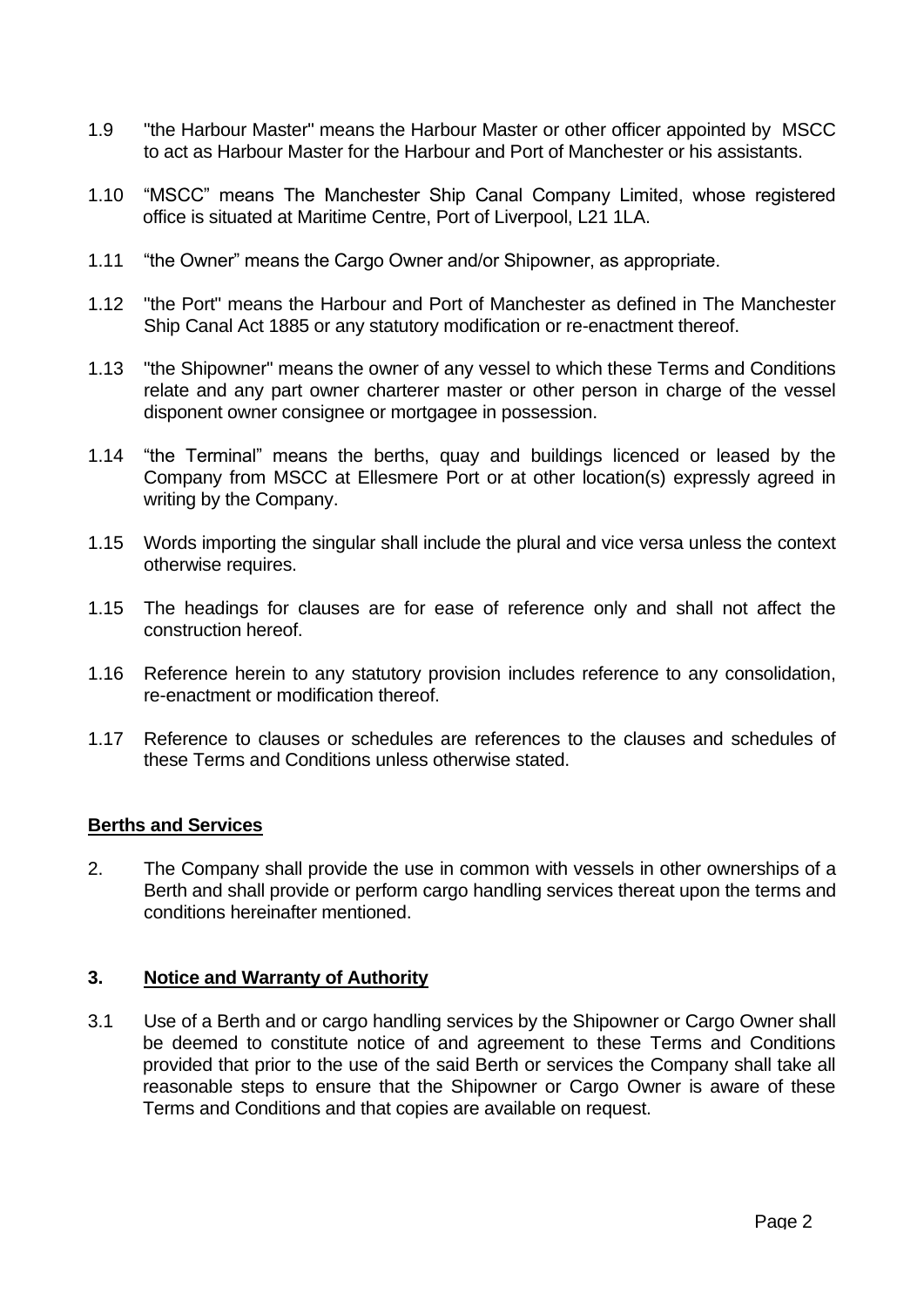3.2 The Shipowner further warrants that in accepting the services subject to these Terms and Conditions that it does so for itself and with full authority on behalf of the Cargo Owner and agrees to fully indemnify the Company in respect of all liability, costs, expenses, damages and losses and other consequences whatsoever arising in the event that the Cargo Owner has not given such authority or lacks authority in any respect.

# **Extent**

4. These Terms and Conditions shall be applicable during such time as a Berth is being used by a vessel for the loading, discharging or stowing of goods by the Company or the loading, discharging or stowing of ship's stores or bunkers and at any time a berth quay transit shed or other area at the Port is being used for the receiving, delivering, loading or discharging, stowing, handling or storage of goods by the Company.

### **Performance of Work**

5. The Company shall perform or provide such of the cargo handling services as the Company in its reasonable discretion considers appropriate and expedient for each vessel and its cargo or for particular goods unless instructed to the contrary in writing by the Shipowner or the Cargo Owner and agreed in advance by the Company.

#### **Manning and Performance of Cargo Handling Services**

- 6.1 Subject to these Terms and Conditions, the Company shall provide supervision and labour as available and necessary plant and equipment for the discharging, loading, receiving, delivering, stowing, handling and storage of goods at the Berth.
- 6.2 The Company shall not be under any obligation to receive or handle vessels or road vehicles at the Berth in any particular order.
- 6.3 The Company shall be entitled not to commence cargo handling services until a suitable berth, quay and, if required, transit shed or storage area and suitable plant and equipment are available and sufficient port operations workers and other employees are available to perform cargo handling services on the vessel, the quay or in the transit shed or storage area. After the commencement of cargo handling services, they will be continued as and to the extent that plant and port operations workers and other employees are reasonably available in all the circumstances from time to time.
- 6.4 The Company may decline at any time to perform or provide or (within a reasonable time after detrimental information as to the nature of the cargo handling services required is learnt by the Company) to continue to perform or provide all or any work or cargo handling services.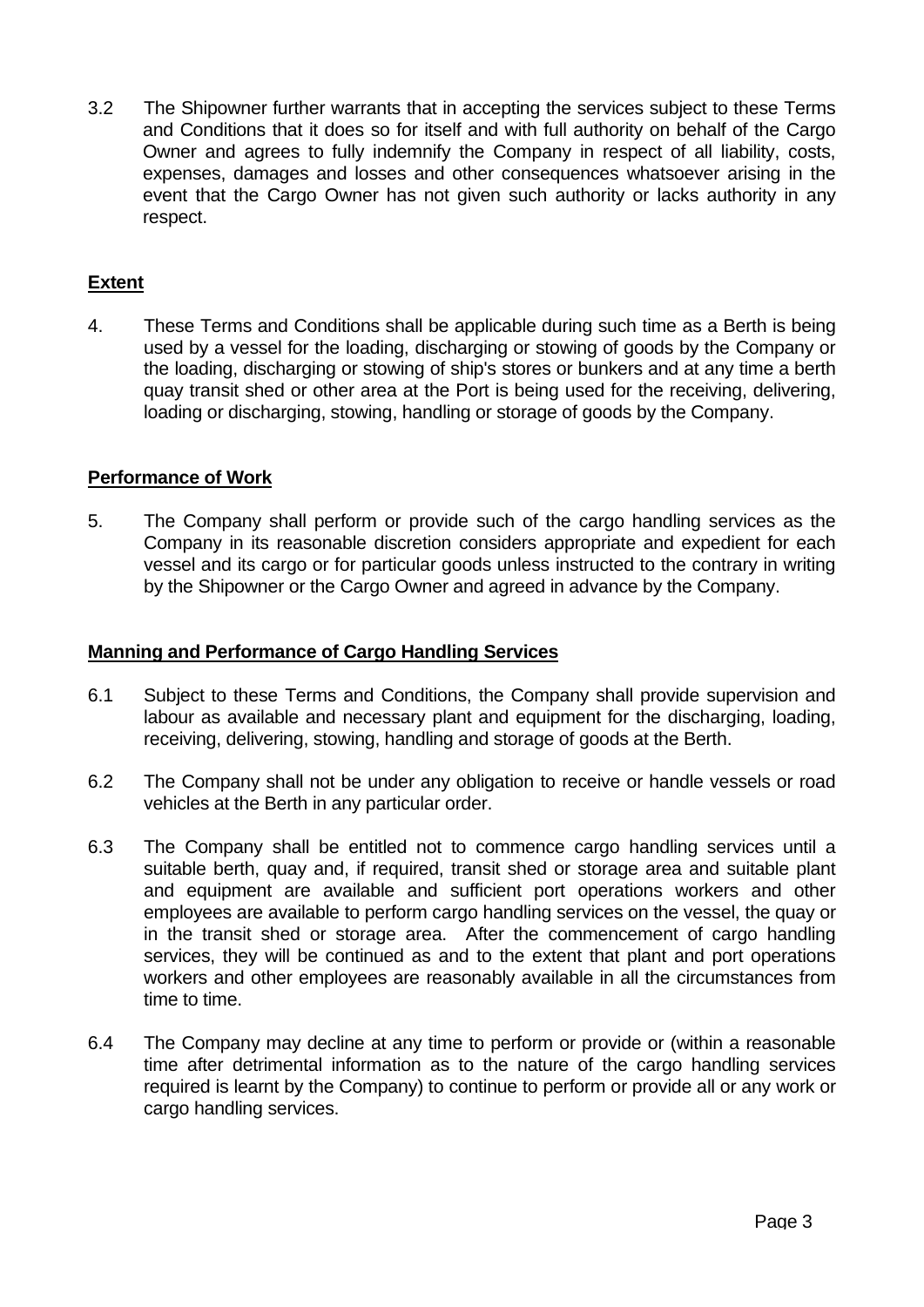- 6.5 The Company may use such plant and equipment on cargo handling services as it considers suitable for the type of cargo being handled.
- 6.6 No liability shall attach to the Company in consequence of its not commencing or continuing cargo handling services for the reasons specified in Clause 6.3.
- 6.7 Without prejudice to the generality of the foregoing when a cargo is exceptionally difficult to work due to unsoundness of the cargo, bad or collapsed stowage, damage to the cargo or the vessel or other matter creating exceptionally difficult working conditions then the Company may in its absolute discretion elect whether to perform or provide or continue to perform or provide cargo handling services and if it should so elect and inform the Shipowner for that vessel or the Cargo Owner thereof then the Company shall not be liable for any loss or damage whatsoever howsoever caused (including where caused by the negligence of the Company its servants agents or independent contractors) to the cargo or the vessel including any claim for loss of use or loss of a particular market and the said Shipowner or Cargo Owner shall indemnify the Company against all proceedings claims and expenses arising out of or consequent on any such election by the Company including all proceedings claims and expenses relating to the handling of cargo on the quay or in a shed or store. The Company by reason of its specialised knowledge shall be the sole arbiter as to whether a cargo is exceptionally difficult to work or not.

The Company shall have the right, having made an election, to subsequently reverse that election in the light of circumstances then prevailing and no liability shall attach to it thereby.

Extra charges may be levied by the Company to handle unsound cargo and cargo that is exceptionally difficult to handle, and such extra charges and any costs and expenses incurred by the Company hereby shall be repaid by the Shipowner of the vessel on which the cargo was or was to be consigned or the Cargo Owner.

# **Force Majeure**

7. Without prejudice to the generality of Clause 6, the Company shall not be under an obligation to commence or continue to perform or complete cargo handling services nor shall any liability thereby attach to the Company where hindered or prevented as a result of or due to Act of God; Casualty (including fire or explosion); damage; breakdown; any consequence of war or hostilities (whether war be declared or not); riots; civil commotions; strikes, lockouts, industrial disputes or actions of any nature; storm, flood, earthquake, subsidence, epidemic or other natural physical disaster; act of any Government or any other cause or event which could not be avoided and the consequence whereof could not be prevented by the exercise of reasonable care by the Company.

# **Vessel on Berth**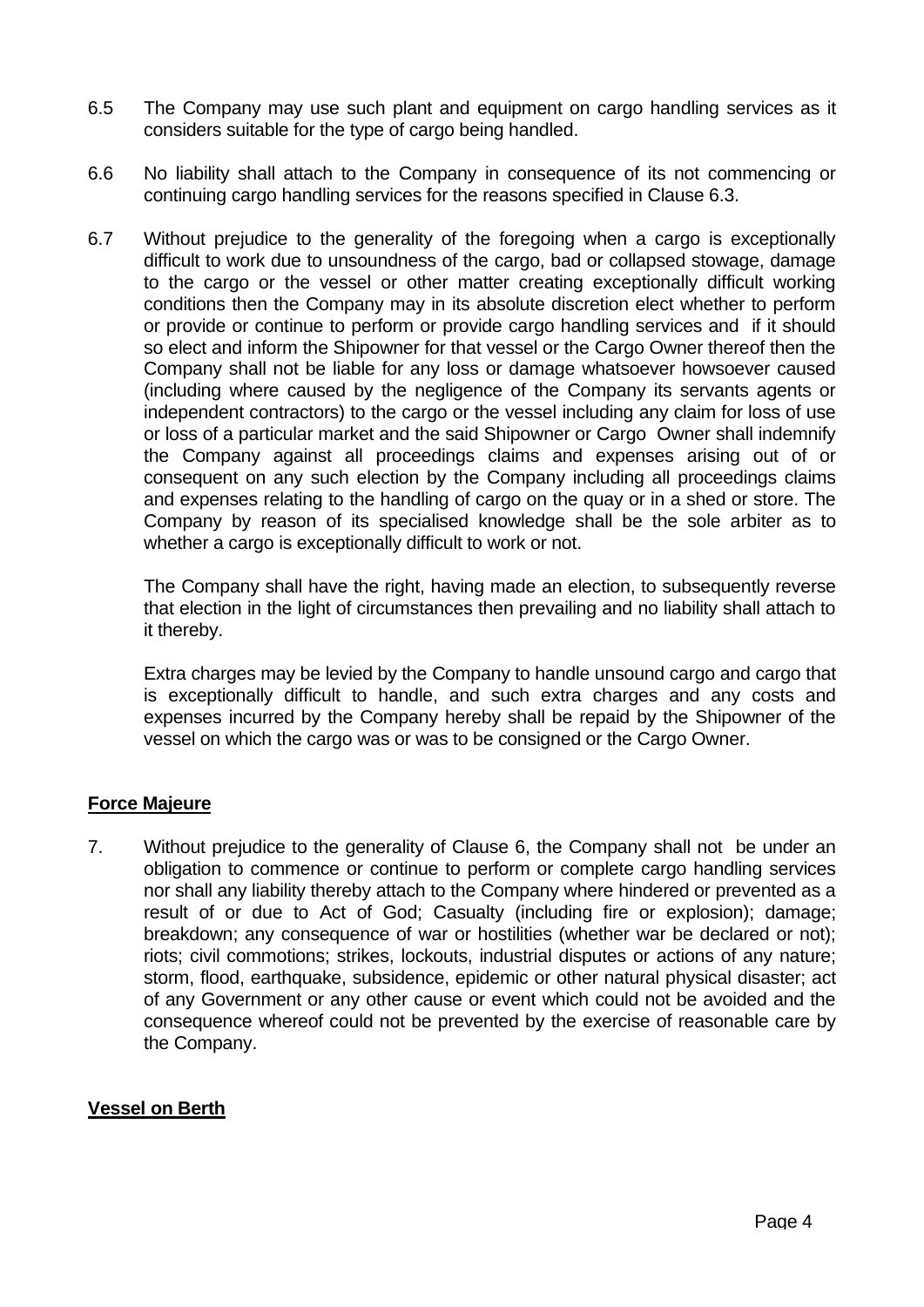- 8.1 The Company shall permit a vessel once on a Berth to remain at the Berth until the completion of cargo handling services in relation to that vessel, but subject to the discretion of the Company in regard to its operational requirements for the Berth and to the statutory powers of the Harbour Master of ordering the movement of vessels within the Port.
- 8.2 The Company shall permit a Shipowner to load and discharge stores and bunkers whilst a vessel is on a Berth prior to agreement with the Company.

# **Arrival of Vessel**

9. The expected date of arrival of a vessel at a Berth shall be given by the Shipowner to the Harbour Master and to the Company's authorised cargo handling representative not later than seven days prior to the said date of arrival or such lesser period as may be agreed to by the Company and all changes to that date shall be promptly notified by the Shipowner to the Harbour Master and the said authorised representative. The vessel's final expected time of arrival at the Berth shall be given in writing to the Harbour Master and the said authorised representative between the hours 0800 to 1600 Monday to Friday inclusive and not later than 24 hours (excluding Bank or other National Holidays) prior to the said time of arrival.

### **Working Periods**

10.1 Cargo handling services may be performed or provided during the following working periods (except for Bank or other National Holidays) unless otherwise agreed between the Company and the Shipowner:-

# **Basic Working Periods**

- (i) Loading/discharging (shipwork) 0700 to 1700 hours Monday to Friday inclusive (ii) Receiving/delivery
	- 0700 to 1700 hours Monday to Friday inclusive

# **Overtime Periods**

- (i) Loading/discharging (shipwork) 1700 to 1900 hours Monday to Friday inclusive 0700 to 1700 hours Saturday 0700 to 1700 hours Sunday
- (ii) Receiving/delivery 1700 to 1900 hours Monday to Friday inclusive
- 10.2 Work performed or provided at the request of a Shipowner or Cargo Owner during the above Overtime Periods or on Bank or other National Holidays or otherwise outside the Basic Working Periods indicated above (including work performed or provided during work periods which commence before but cease on or which commence on but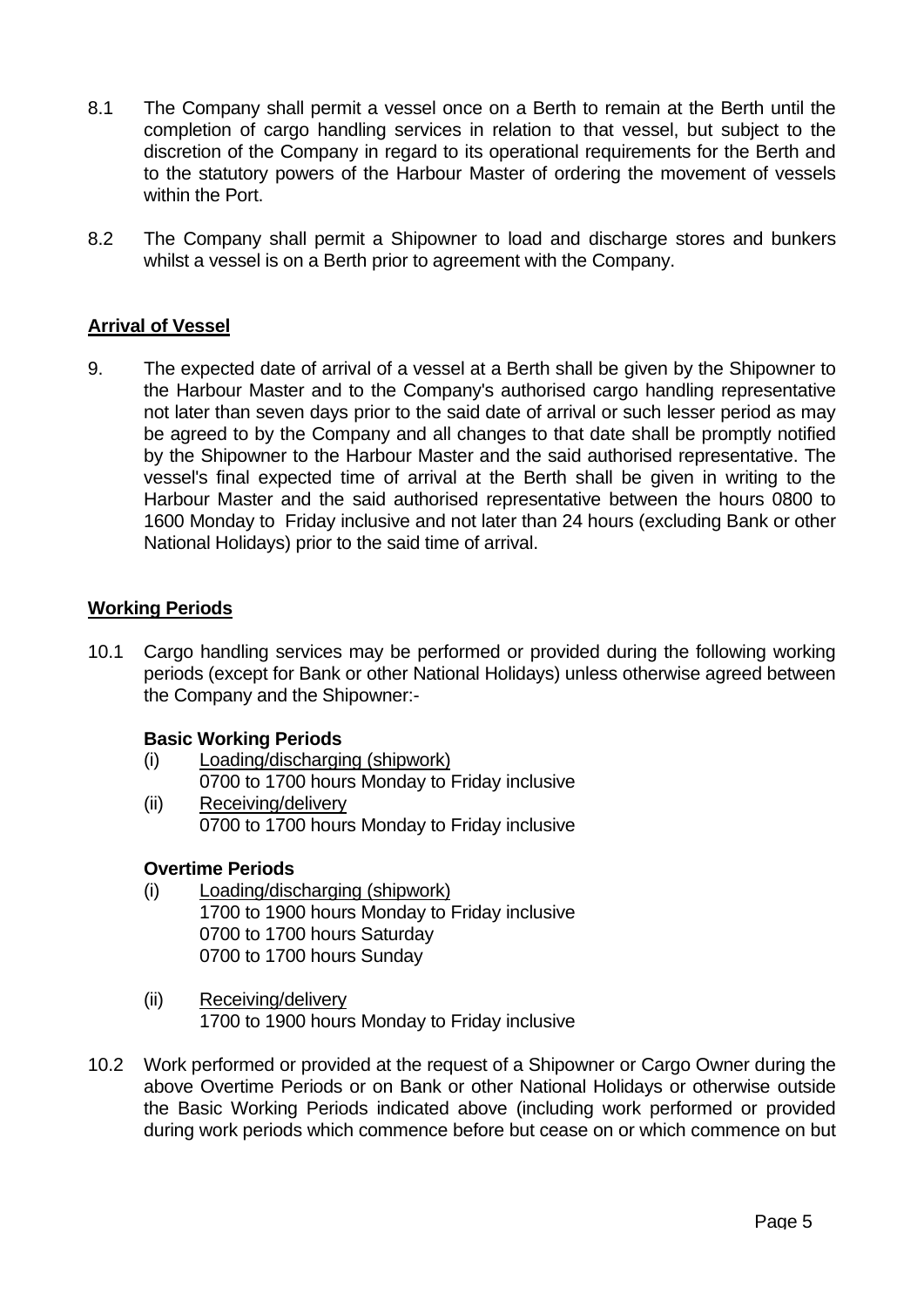cease after the said Holidays) will be subject to additional charges as specified by the Company from time to time. In the context of these Terms and Conditions, Bank and other National Holidays shall be deemed to commence at 0700 hours on the relevant Holiday and be of 24 hours duration.

# **Time Lost**

- 11.1 Where labour has been ordered by the Company in reliance on the provisions contained in Clause 9 and time is lost consequent on a vessel's late arrival or non arrival at the Berth or where a Shipowner wishes cargo handling services to commence at a time other than at the start of any working period mentioned in Clause 10, then the period of working time with labour standing by will be charged for as specified in Clauses 11.2 and 11.3.
- 11.2 Time lost shall be deemed to commence at the start of a work period for which labour has been ordered and to cease when a vessel is safely secured at its intended berth or, in the event of non arrival of the vessel, on the termination of the period for which labour has been ordered and the time lost calculated thereby shall be charged to the Shipowner at the rates specified by the Company from time to time.
- 11.3 Time lost or work delayed due to adverse weather or material delays attributable to the Shipowner or the Cargo Owner, their respective servants agents or independent contractors (other than the Company) shall also be charged to the Shipowner or the Cargo Owner, as appropriate, at the rates specified by the Company from time to time. The Shipowner or the Cargo Owner, as appropriate, shall not be liable to pay for time lost or work delayed if the time lost or work delayed is due to breakdown of the Company's plant or equipment or labour disputes between the Company and its employees but if labour is ordered for a working period referred to in Clause 10.2 any additional charge payable thereby shall nonetheless continue to be payable despite such breakdown or dispute.

# **12. Provision and Use of Gear, etc. and Indemnity**

- 12.1 The Shipowner shall (if required) permit the Company the full use of all lighting, cranes, gantries, winches, derricks, runners and tackle on the vessel and shall supply full power therefor and for lighting at all times without charge. The Shipowner shall provide all necessary standing and running gear, hatch and winch tents, gear and dunnage.
- 12.2 The Shipowner warrants:
	- 12.2.1 that all the equipment and gear referred to in Clause 12.1 shall be maintained in class, and in good and safe working order by the Shipowner, and before work commences the Shipowner shall produce to the Company a current certificate of test for such equipment and gear showing the same meets the requirements of class and any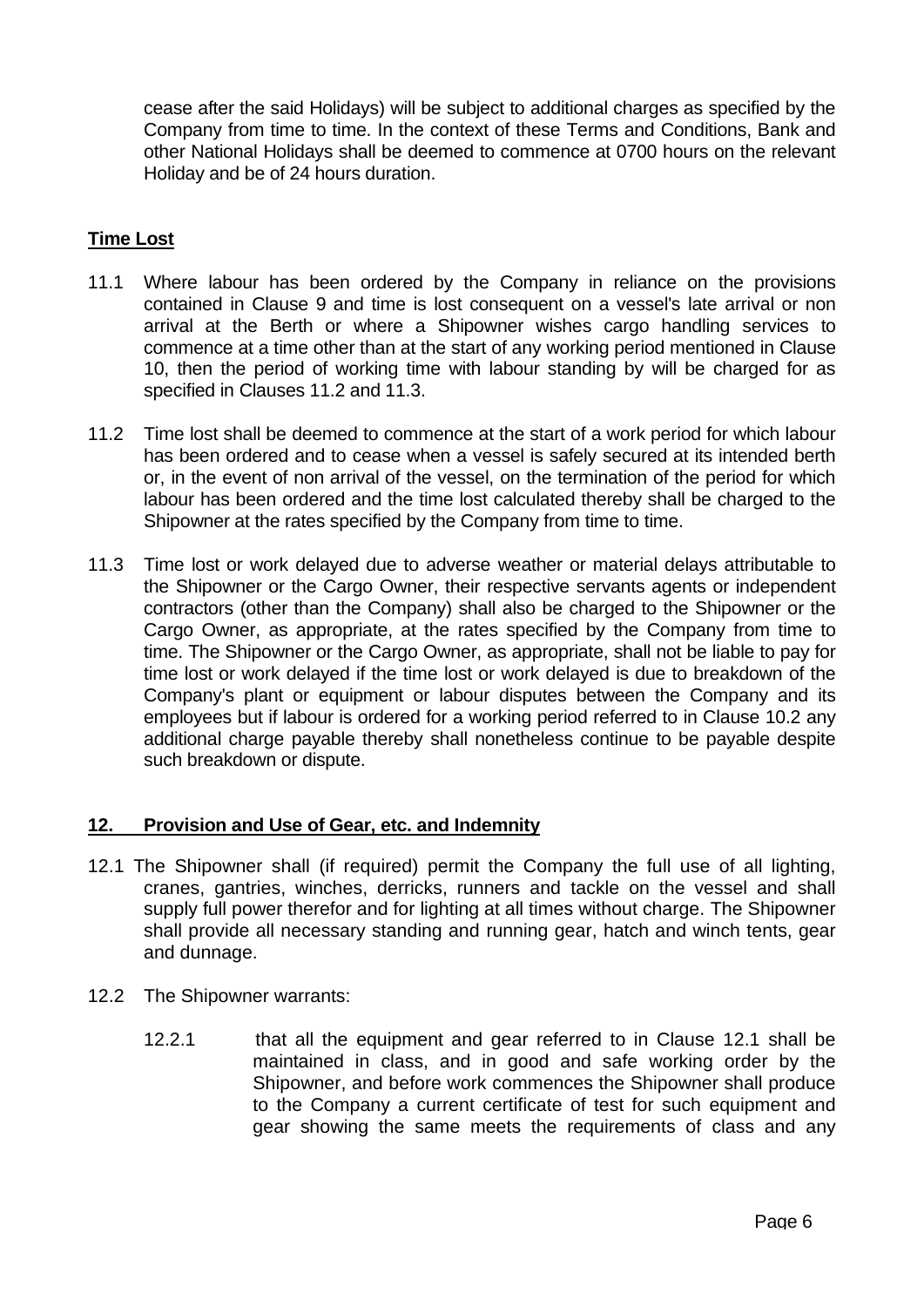statute, order or regulation then in force within the United Kingdom.

- 12.2.2 the certified handling/lifting capacity of the vessel's equipment and gear is in all respects accurate and tested in accordance with class and/or regulatory requirements.
- 12.3 To the extent that the equipment and gear referred to in Clause 12.1 is not available to the Company or is not maintained or certified in the manner specified in Clause 12.2, the Company shall be at liberty at its discretion and subject to availability to supply the same at the expense of the Shipowner in accordance with the Company's standard rates current from time to time.
- 12.4 The Shipowner shall indemnify the Company (including its employees, servants, agents and sub-contractors) against any loss, liability, claims, costs (including legal costs), expenses, fines, or penalties whatsoever (including pure financial losses and liabilities) in relation to any accident or incident howsoever arising out of or caused or contributed to by any defect, breakdown, or other shortcoming in the equipment or gear referred to in Clause 12.1 (and even if contributed to by the negligence of the Company, its employees, servants, agents and sub-contractors) , or arising out of any inaccuracy, mis-description or misrepresentation as to its handling/lifting capacity or other deviation from its specification, certification or required standard.

# **Accuracy of Particulars of Cargo**

13. The Shipowner or the Cargo Owner, as appropriate, shall be deemed to warrant the accuracy of all descriptions values weights and other particulars of any goods supplied to the Company for any purpose whatsoever or marked thereon in relation to cargo handling services and shall indemnify the Company against all proceeding claims expenses and pecuniary penalties that the Company may suffer or incur as a result of any inaccuracy or omission therein.

## **Hazardous Cargoes**

14. No goods of a dangerous hazardous poisonous tainted infested or contaminated nature including but without prejudice to the generality of the foregoing those enumerated in the Maritime Dangerous Goods Code (as defined in the Merchant Shipping (Dangerous Goods) Regulations 1981) as applicable from time to time will be handled by the Company except with the consent of the Company and then only in accordance with any conditions prescribed by the Company and in accordance with the statutory and the Company's directions regulations and byelaws governing the handling of such goods. All extra costs charges and expenses incurred by the Company in handling goods of a dangerous hazardous poisonous tainted infested or contaminated nature shall be repaid by the Shipowner of the vessel on which they were or were to be consigned.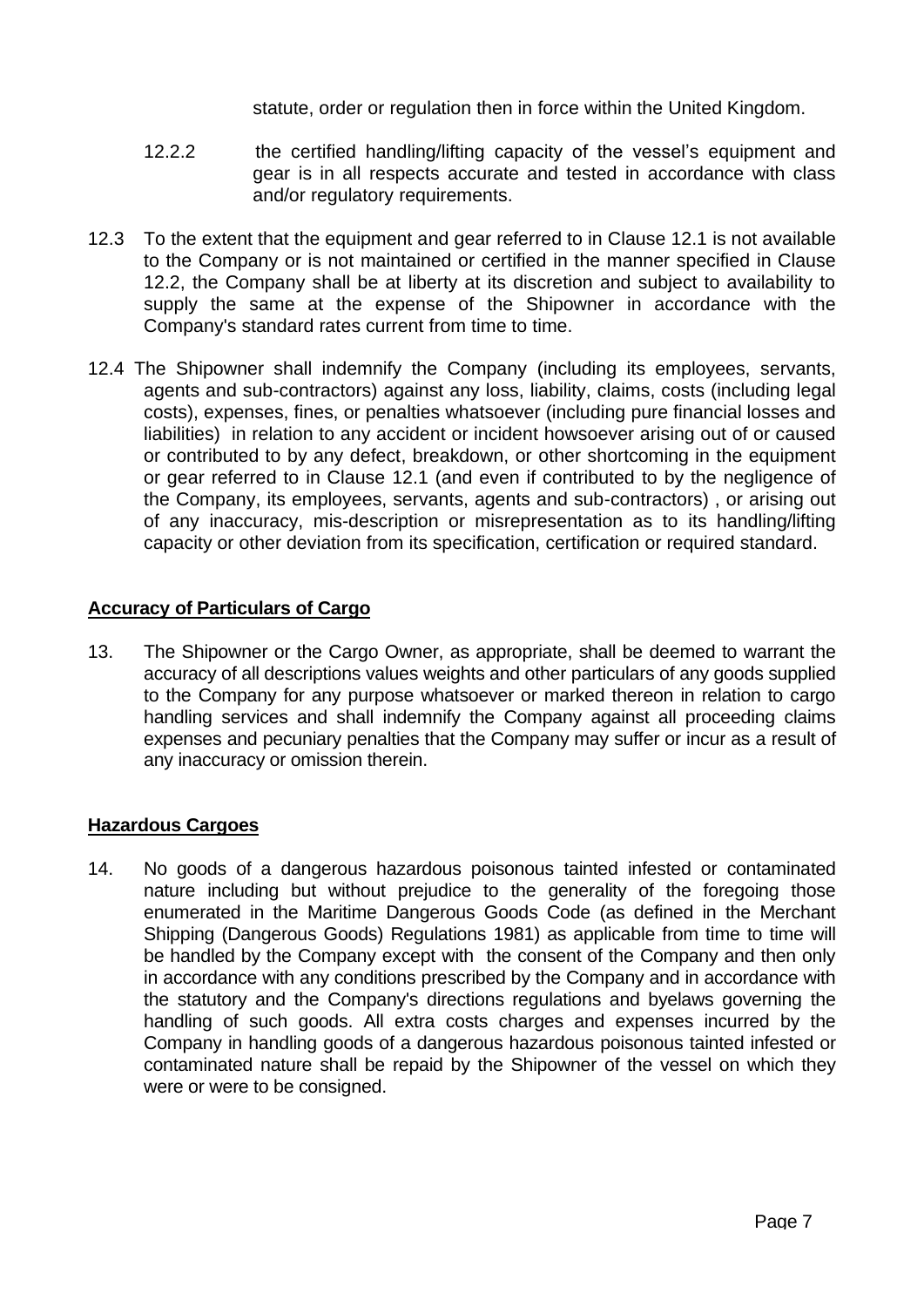# **Environmental and Other Measures**

15. The Company shall be entitled to take all such reasonable measures as it considers in its absolute discretion necessary or desirable to prevent or reduce any possible nuisance or environmental or safety hazard which may be created by or result from the handling or storing of cargo.

# **Delivery of Goods**

- 16.1 No goods shall be available for delivery by the Company until such time as H.M. Revenue & Customs clearance has been obtained in respect thereof. The Cargo Owner shall be responsible for the clearance of goods with H.M. Revenue & Customs.
- 16.2 Goods will not be delivered by the Company without production of a Delivery Order issued by, or on behalf of Shipowner in his usual form authorising such delivery and in the case of sub-orders issued by or on behalf of the Cargo Owner named in the original Delivery Order and being in a form satisfactory to the Company and authorising such delivery.
- 16.3 The Company may by not less than 48 hours written notice given to the Cargo Owner require the removal of goods stored at the Berth within the period specified in the notice, after expiry of which time the goods may at the sole risk and expense of the Cargo Owner thereof be disposed of in such manner as the Company shall see fit and without any responsibility whatsoever on the part of the Company in respect of any loss or damage sustained by the said Cargo Owner arising out of or in consequence of such disposal.
- 16.4 Cargo Owners requiring delivery of goods from the Berth must make arrangements for delivery with the Company before 1500 hours on the working day prior to delivery (Monday to Friday).
- 16.5 Subject to Clause 16.3, the Company will not execute the delivery of goods from the Berth except upon prior production of one of the following documents:-
	- (i) the delivery order of the Owner of the vessel upon which the cargo has been shipped;
	- (ii) the sub-delivery order of the Cargo Owner identifying a haulier whose name has been previously notified to the Company by the said Cargo Owner and is recorded on the Company's Terminal Booking Sheet;
	- (iii) in exceptional circumstances only, a fax (in lieu of a delivery/sub-delivery order) sent by the Cargo Owner to the Company authorising the Company to deliver to a specified person named therein.

# **Demurrage Charges in Relation to Road Traffic**

17.1 Any appointment made with the owner of a vehicle or with the Cargo Owner or their respective employees servants or agents for the receipt from vehicle of goods for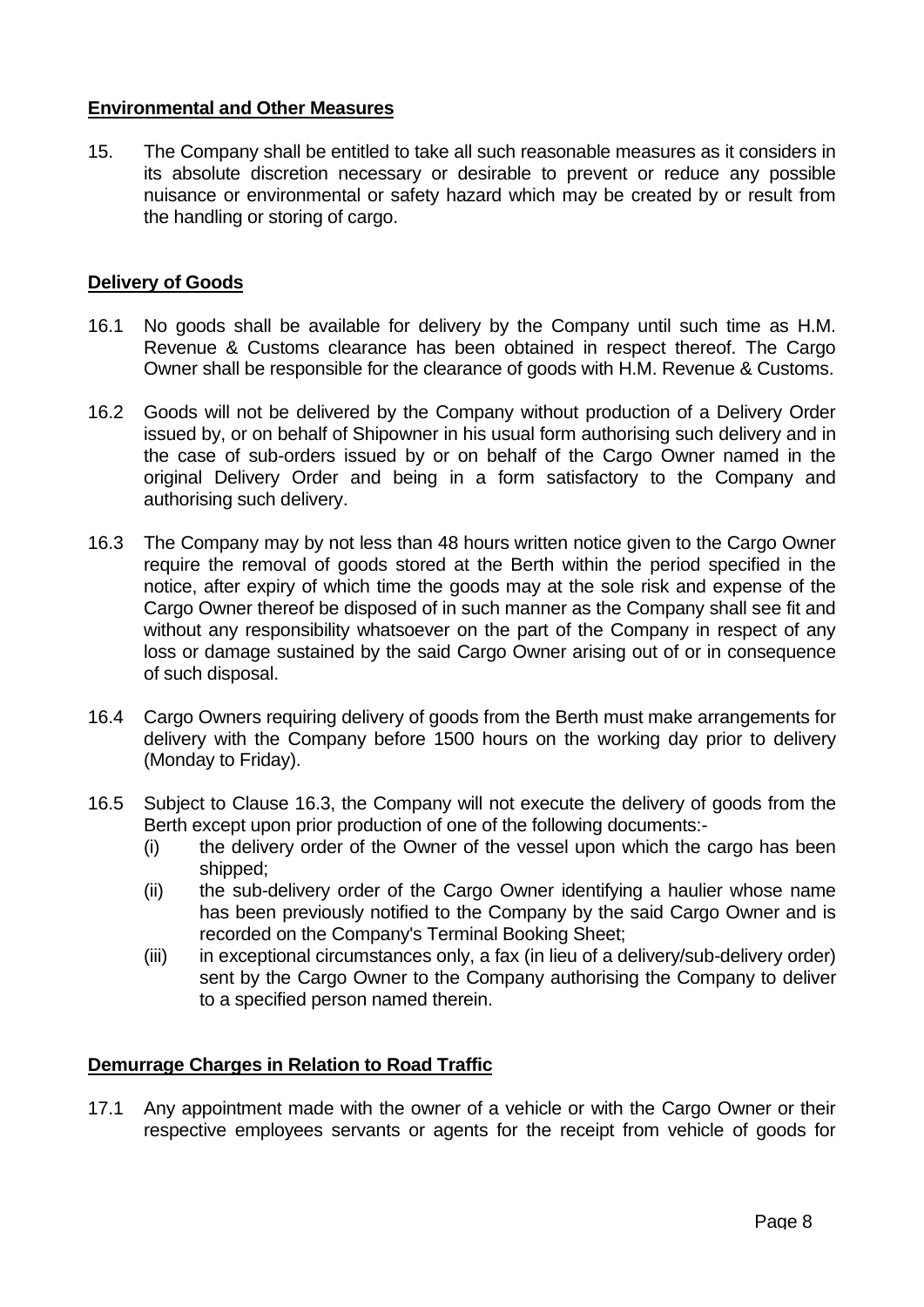shipment, or for the delivery of goods to vehicle, at any particular time or within a particular interval of time shall (notwithstanding any representation made by any servant or agent of the Company) be construed merely as the anticipated time when the goods may be received or delivered and shall not oblige the Company to accept such goods (nor refrain from accepting other goods) at that time nor determine the order in which vehicles may unload or load.

17.2 No liability shall attach to the Company in consequence of any failure to permit the loading or unloading of any vehicle at or within the time or interval of time referred to in Clause 17.1, notwithstanding any representation made by any servant or agent of the Company at the time of the making of the appointment, or at any time before or thereafter which may occur, and the owner shall release and indemnify the Company from and against such liability.

### **Indemnity in Relation to Rail Traffic**

18. The Company shall not be responsible to any rail freight provider for any loss or damage of whatsoever nature of or to or any demurrage charges in respect of railway wagons and sheets ropes chains or other similar fittings therefor howsoever caused and the Cargo Owner shall be responsible for and indemnify the Company against such loss, damage or charges.

### **Check Weighing**

19. The Company reserves the right to check the weight of any goods at the expense of the Shipowner of the vessel on which the same was or is to be shipped.

# **H.M. Revenue & Customs Examination**

20. No extra charges will be raised for routine Customs examination, which includes random weighing but excludes weighing or taring for average for specific commodities. An additional charge will be made if H.M. Revenue & Customs order a more extensive or thorough examination for any reason.

#### **Non-Shipment of Goods**

- 21.1 The receiving by the Company for and on behalf of the Shipowner of goods for shipment does not imply that such goods will be shipped. The acceptance or refusal of goods for shipment is the responsibility of the Shipowner concerned, for whom the Company accepts as agent.
- 21.2 Where goods are not shipped the Shipowner or Cargo Owner (as appropriate) shall pay to the Company such reasonable sum as the Company shall determine in relation to the work performed by the Company or in connection with the redelivery of such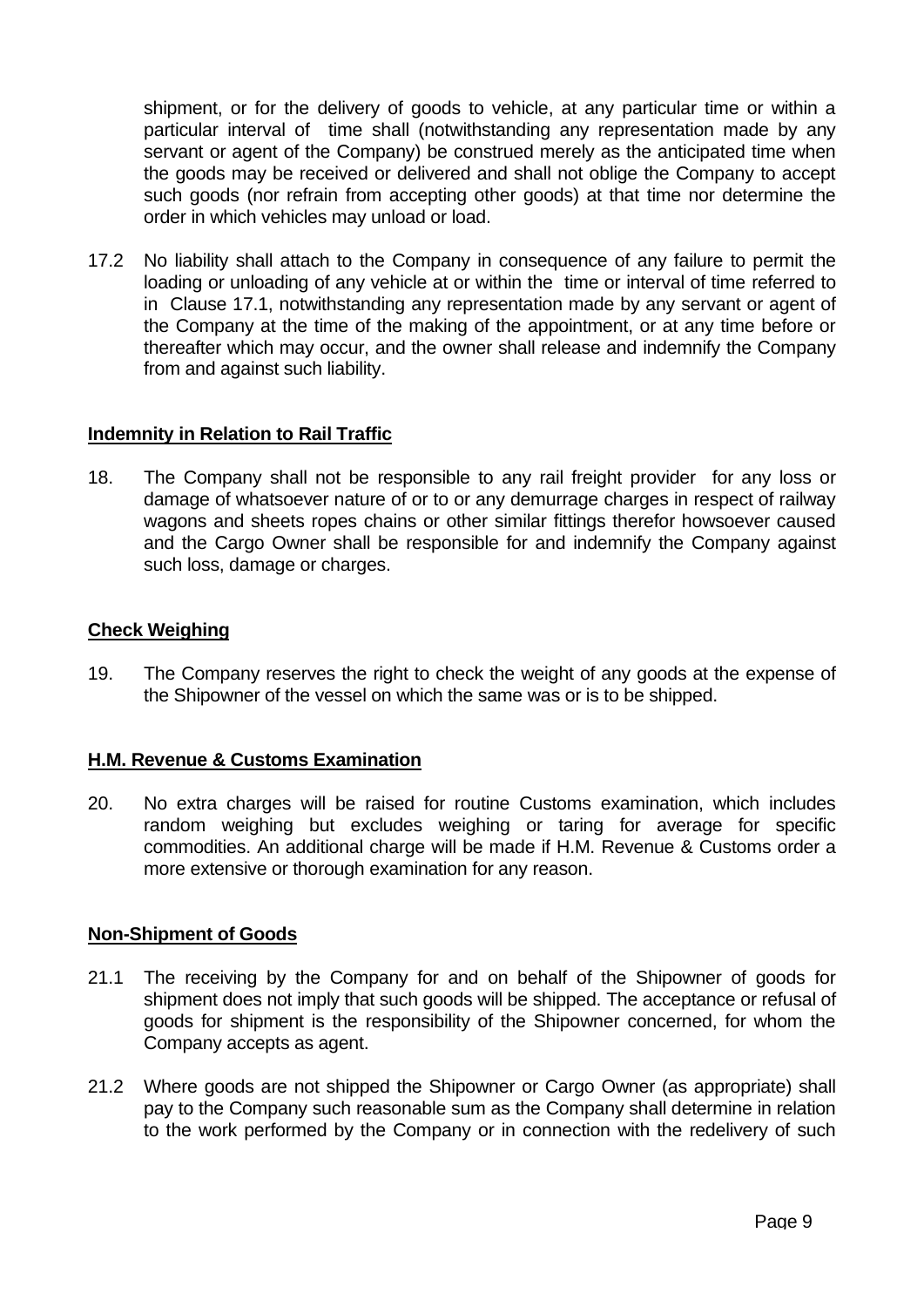goods to the Cargo Owner who shall take delivery of the goods at the part of the Dock Estate at which they are lying but the Company shall be at liberty nevertheless to transfer such goods at the expense of the Cargo Owner to another location if in the opinion of the Company such goods could otherwise cause congestion at their existing location and to delay or decline to perform the work of redelivery until the reasonable sum aforesaid shall have been paid to them.

# **Protection of Goods**

22. The Shipowner for a vessel which it is intended to sail to or from a Berth shall be the agent of the Company for the purposes of agreeing with the Cargo Owners and shippers in his usual contract of carriage to exempt or limit the liability inter alia of the Company whether as his agent sub-bailee stevedore or independent contractor or otherwise howsoever.

The Shipowner shall, in his Bills of Lading, Shipping Notes and Notices to Shippers regarding conditions for carriage or receiving, use his best endeavours to provide that whether or not the Company is acting solely for the Shipowner;-

- 22.1 the Company shall have the benefit of all provisions therein exempting or limiting the liability of the Shipowner
- 22.2 the law governing such provisions so far as relating to the Company shall be English Law determined by English Courts and
- 22.3 such provisions so far as relating to the Company shall be applicable to the period that goods are at or on the Dock Estate or a vessel thereat.

If such Bills of Lading, Shipping Notes or Notices to Shippers do not so provide then the Shipowner shall, without prejudice to any other rights of the Company herein, indemnify the Company against all proceedings claims and expenses (including legal costs on a full indemnity basis) arising out of or consequent on the failure of such Bills of Lading, Shipping Notes or Notices to Shippers so to provide.

#### **Limitation of Liability**

23.1 The Company shall only be liable under these Terms and Conditions for physical loss of or damage to any vessel or other property of the Shipowner or to any goods or other property of the Cargo Owner and such liability will only apply to physical loss or damage to the extent that such loss or damage exceeds £150 per occurrence or incident and is limited to occurrences proved to be caused solely by the negligence of the Company or its employees acting in the course of their employment during the performance or provision of cargo handling services hereunder provided that:-

23.1.1 The Company's liability in respect of physical loss or damage to any vessel of the Shipowner shall not exceed £1,000,000 per occurrence.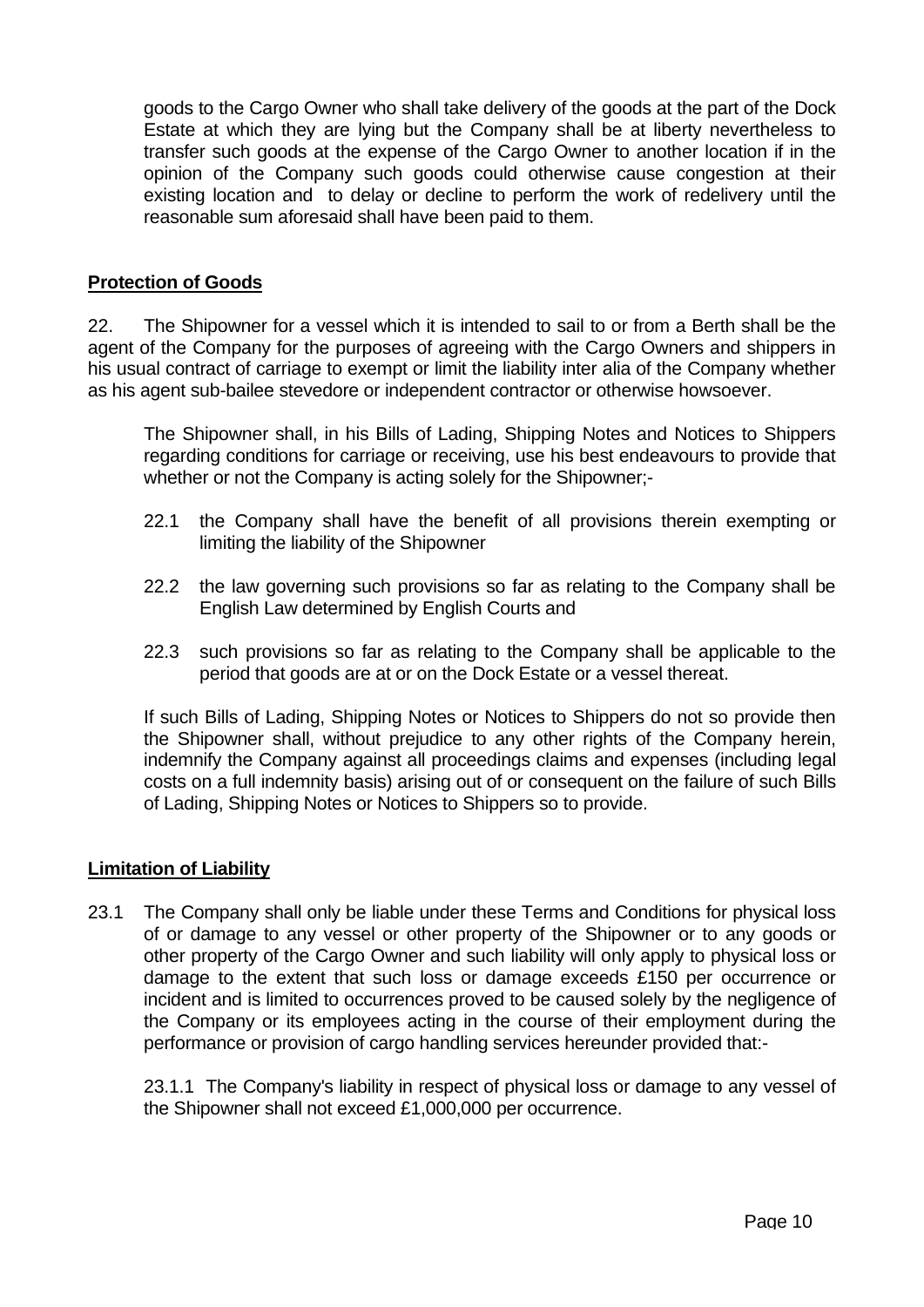23.1.2 The Company's liability in respect of physical loss or damage to goods shall not exceed a maximum amount of £1.20 per kilo of gross weight of the goods lost or damaged but shall not in any event exceed an aggregate amount of £150,000 per occurrence or incident.

23.1.3 In relation to goods received for shipment by or handled by the Company, the Company shall not be liable to the Cargo Owner nor to the Shipowner as bailee of the goods for any misdelivery due to misleading or faint markings or absence of markings.

23.1.4 If a deficiency or loss of weight howsoever caused of a consignment of all types of aggregates, minerals, chemical solids, grain or pulses (and their derivatives) in bulk amounts in total to not more than 0.5% of the gross weight of the consignment or, in the case of Maize, to not more than 0.2% of the gross weight, or in the case of sand 2.5% of the gross weight of the consignment, the Company shall be exempt from any liability whatsoever. For the avoidance of doubt, in the event that there is a loss of weight of a consignment(s) as described in this clause 23.1.4, then the Company's liability shall be only be for that amount in excess of either 0.5%, 0.2% or 2.5% (as applicable) of the gross weight of the consignment and such liability shall be subject to the limitations and exclusions otherwise stated in these Terms and Conditions.

23.1.5 The Company shall be freed and discharged from all liability in respect of any physical loss or damage to any vessel, goods, vehicle or equipment or any other matter or thing, unless notification of a claim in respect of such loss or damage be made in writing (otherwise than upon any of the Company's documents) to the Company within 30 days of the occurrence causing such loss or damage or from which such loss or damage arose (so as to enable the Company to forthwith commence investigations into the alleged loss or damage). In the case of any damage to a vessel, the Shipowner shall give to the Company every opportunity to survey the alleged damage before the vessel leaves the Berth.

23.1.6 In the case of latent physical loss or damage to goods the Company shall be discharged from all liability unless notice of such loss or damage and the particular nature thereof has been given to the Company immediately after the Cargo Owner has been notified of such loss or damage but in any event not later than 40 days after the loading or discharging of the goods by the Company or 14 days after delivery of the goods to final consignee whichever shall be the earlier.

23.1.7 The Company shall in any event be freed and discharged from all liability for any loss or damage to any vessel, goods or equipment or any other matter or thing unless suit is brought within twelve months of the said occurrence. In the case of loss of or damage to any vessel or any other property of the Shipowner, the Shipowner shall grant full and reasonable facilities to the Company to survey all such loss or damage.

23.1.8 For the avoidance of doubt it is hereby declared that the Company's liability in respect of any physical loss or damage shall not extend outside the minimum and maximum limits specified in Clause 23.1 and that the Shipowner and or the Cargo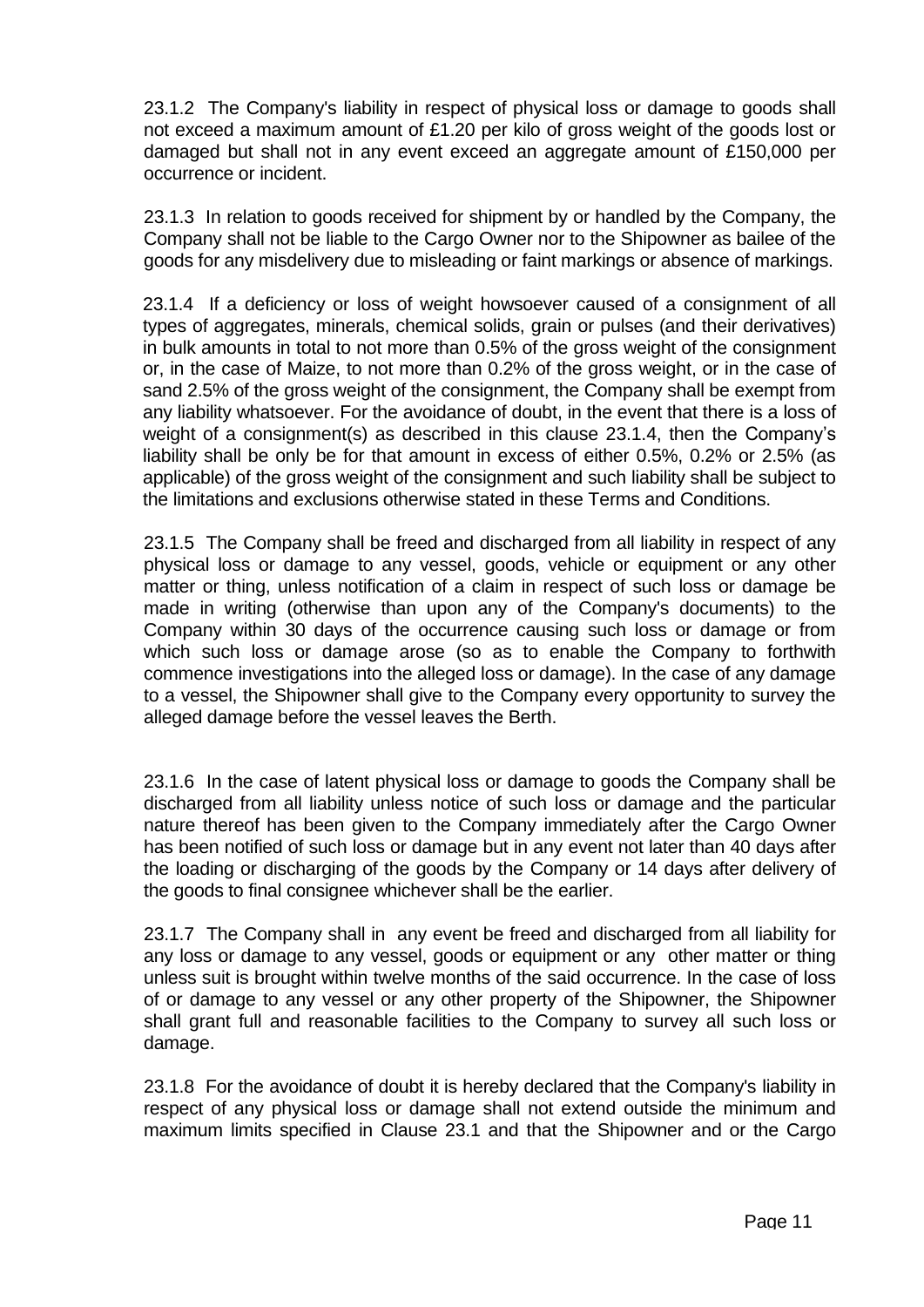Owner whichever to be at the discretion of the Company will indemnify the Company against all proceedings and claims howsoever arising and by whomsoever brought in respect of the liabilities as mentioned under this Clause so far as the amounts so claimed are outside the exclusions or limits prescribed in Clause 23.1.

23.1.9 Without prejudice to the generality of the foregoing but by way of illustration the Company shall not be under any liability whatsoever for any personal injury (whether fatal or otherwise) except where the Company is proven negligent nor for loss damage or delay caused to vessels, cargoes or vehicles or any other description of property caused by the gangways of the vessel or arising as a result of unsuitability of the vessels, cargoes or vehicles for mechanical handling operations including but without prejudice to the generality of the foregoing the use of grabs and machines (including track vehicles).

In particular, but without limiting the generality of the foregoing, the following will render the vessel, cargo or vehicle (as appropriate) unsuitable:-

- (a) the vessel being a general cargo vessel:
- (b) vessels, cargoes or vehicles whose construction or condition in any respect renders them unsuitable for mechanical bulk cargo handling operations, in particular but without limiting the generality of the foregoing by reason of such vessels not complying with Lloyds Regulations in force for the time being for bulk carriers or having inadequately protected tanks;
- (c) obstructions and impedance on decks and in hatches, including overhanging hatch covers;
- (d) appendages/fittings/structures projecting into stowage space and/or otherwise attached, and other parts of the vessel or its equipment which are vulnerable to damage by grabs and machines for example but without limiting the generality of the foregoing shell frames, shell frame heal brackets, beam knees, temporary bulkheads, hold pillars, deck beams, hopper steps, conduit casings, CO<sup>2</sup> piping, trimming plates, brackets, frames, girders, floorings, bearers, unprotected tank tops and lids and/or protections, ladders/platforms and associated fittings, shaft tunnels, bolted plates, door screws and bolts, sounding/air pipes, wooden sheathing and securings, cargo battens/cleats, cross beam shelves or shoes, loops or cleats, stanchions or hold pillars, shifting board channels, retractable hatchcovers protruding into square of hatch;
- (e) vessels, cargoes or vehicles in respect of which all reasonable steps have not been taken to protect same from such damage as may otherwise occur as a result of mechanical bulk handling operations.
- 23.2 Save as expressly provided by Clause 23.1, the Company shall not be responsible for any loss or damage whatsoever of or to any vessel or any other property of a Shipowner or of or to goods or any other property of a Cargo Owner howsoever caused or arising, and in particular the Company shall not be liable for indirect or consequential damage including any claims for loss of use or profits or the loss of a particular market.

# **Indemnity**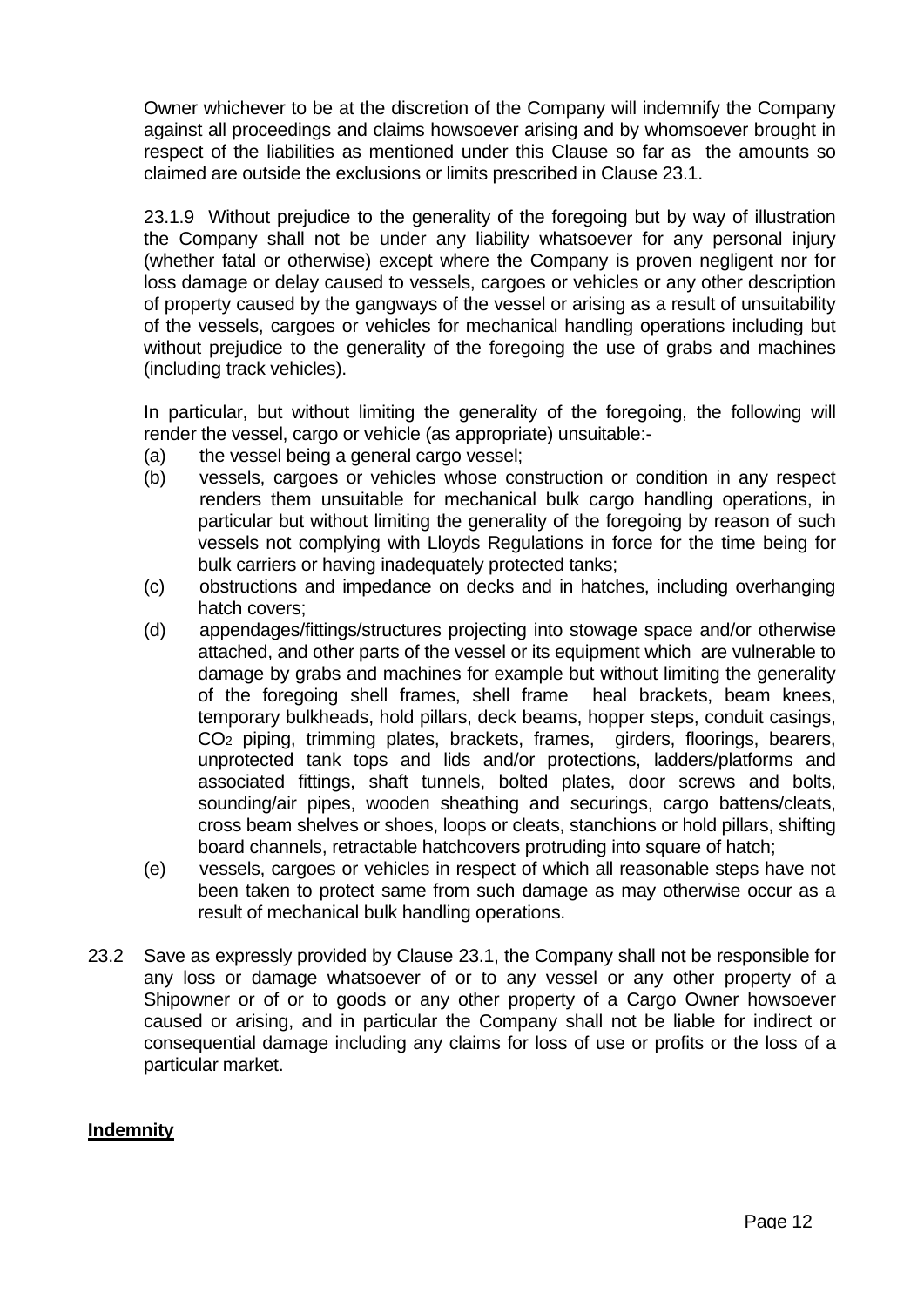24. The Shipowner or Cargo Owner as the case may be shall be responsible for and provide against all risks and contingencies including death or personal injury of any person or damage to any property whatsoever arising from the use of or the presence of his vessel or goods in the Port including the Dock Estate and its facilities and will indemnify the Company against all proceedings and claims by third parties and expenses incidental thereto (including legal costs on a full indemnity basis) arising out of such use or presence or of any act neglect or default of the master of the vessel or the Shipowner or Cargo Owner their respective contractors agents or servants or of any inherent quality or defect of any goods on the Dock Estate or on the vessel.

# **Protection of Company's Servants and Agents**

25. The employees servants and agents of the Company shall be entitled to the benefit of all provisions herein which exclude or restrict liability of any kind. The Company in undertaking cargo handling services does so on its own behalf and as agent for all its employees servants and agents.

#### **Charges**

- 26.1 The charges for cargo handling services are those specified from time to time by the Company and are (subject as hereinafter provided) payable by the Shipowner or (where agreed) the Cargo Owner on demand unless otherwise agreed by the Company without reduction or deferment on account of any claim counterclaim or set off.
- 26.2 Interest at the rate of 4 percentum above the then prevailing Bank of Scotland Base Rate calculated on a day to day basis will be payable on the charges aforesaid remaining unpaid twenty eight days after the date of the Company's invoice. Notwithstanding the foregoing the Company reserves the right to require a deposit of 80% of the estimated total charges for the cargo handling services to be performed or provided before the commencement of such services and which deposit shall be payable on demand and failing receipt of which such services will not be commenced.
- 26.3 The charges aforesaid are in addition to Conservancy ships and goods dues as defined by the Harbours Act 1964 (or any statutory modification or re-enactment thereof) Pilotage charges Boatmen charges and charges for ancillary services levied by the Company.
- 26.4 The charges for cargo handling services specified by the Company from time to time cover the provision of such of the services as are specified by the Company in relation thereto (other than the provision of plant gear and equipment except as expressly stated) where the cargo is sound cargo under normal conditions on a normal vessel such that a reasonable rate of receiving loading or discharging in relation to that particular vessel or cargo is achievable PROVIDED that where time is lost for any reason referred to in Clause 11 hereof such time shall in addition be charged in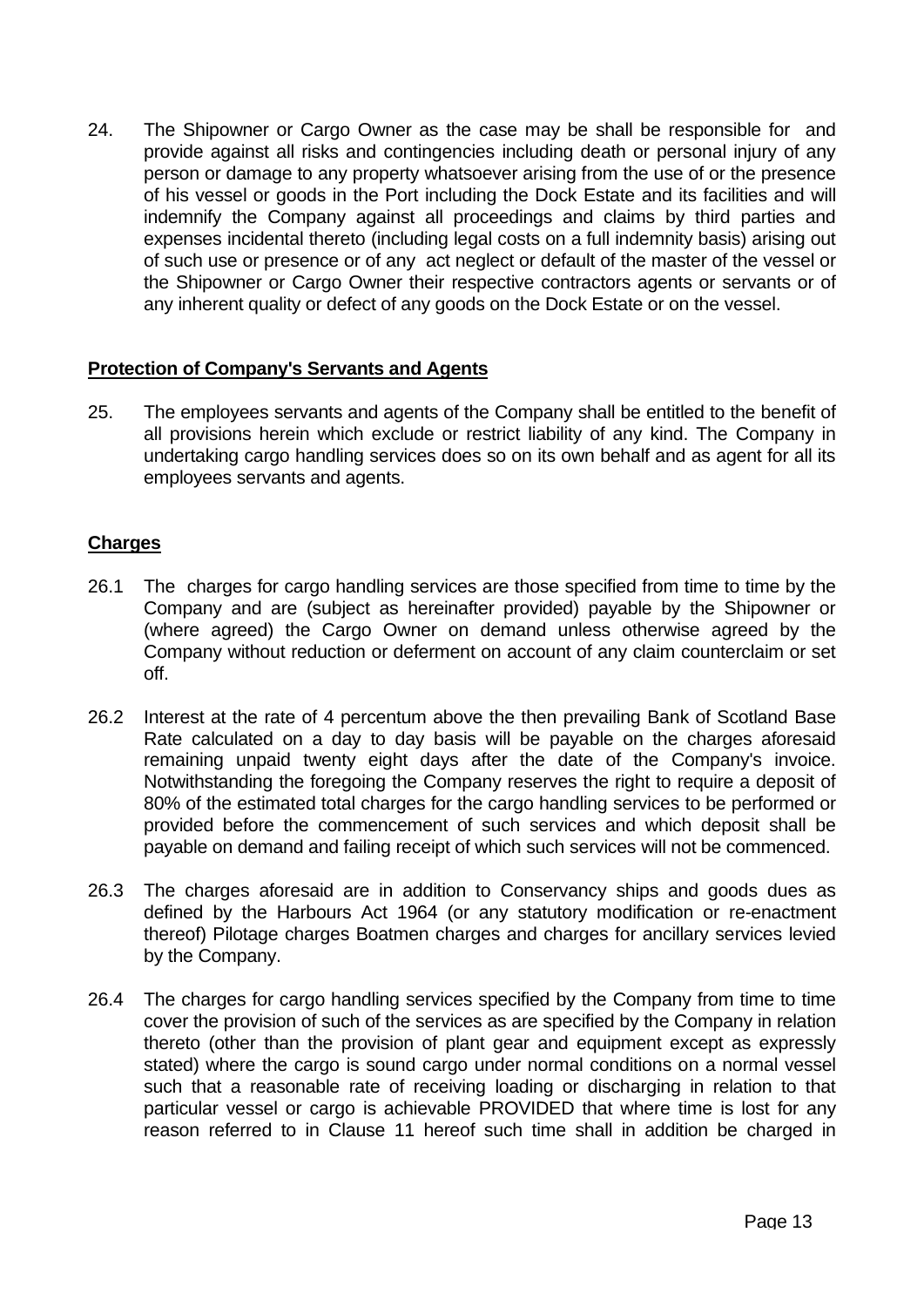accordance with the rates specified by the Company from time to time.

- 26.5 Any cargo handling services (including, but without prejudice to the generality of the foregoing, the provision of all plant gear and equipment) not specified by the Company shall be a Special Service, the provision of which shall be at the discretion of the Company. Special Services shall be charged for in accordance with the rates specified by the Company from time to time and be in addition to the rates per tonne specified by the Company from time to time.
- 26.6 Where cargo is not sound cargo able to be worked under normal conditions on a normal vessel or, at the discretion of the Company, for any other reason such that a reasonable rate of receiving loading or discharging is not achievable, and in such regard the Company by reason of its specialised knowledge shall be the sole arbiter, then the rates per tonne specified from time to time by the Company shall not be applicable but shall be substituted by the rates specified by the Company from time to time.

# **Rent Charges**

- 27.1 Rent charges in respect of goods situated at the Berth shall be paid to the Company as and when incurred, in accordance with the rules and regulations of the Company in regard to Quay Rent and Special Rent as applicable from time to time.
- 27.2 Without prejudice to its statutory rights, including its rights under Torts (Interference with Goods Act) 1977, the Company reserves the right on giving 7 days prior notice to the Cargo Owner to remove goods that are on the quay or in the transit sheds at the Berth to a longer term storage area within the Dock Estate and any costs incurred by the Company in relation to or arising out of such removal and storage shall be paid by the Cargo Owner, in addition to the charges relating to such longer term storage in accordance with the Company's applicable tariffs.

# **Lien on Goods and Vessels**

- 28.1 The Company shall be entitled to refuse to allow cargo discharged from a vessel, to leave the Dock Estate until (i) all charges claimed by the Company for cargo handling services whether in relation to that cargo (whenever performed) or to other cargo of the Cargo Owner have been paid or secured to the satisfaction of the Company, and (ii) security to the satisfaction of the Company has been given in relation to claims for indemnity pursuant to these Terms and Conditions against the Cargo Owner of that cargo (whether or not such claims arise in relation to that cargo or any other cargo of the Cargo Owner).
- 28.2 The Company shall be entitled to refuse to allow a vessel to leave its Dock Estate until:

28.2.1 all charges claimed by the Company for cargo handling services and port costs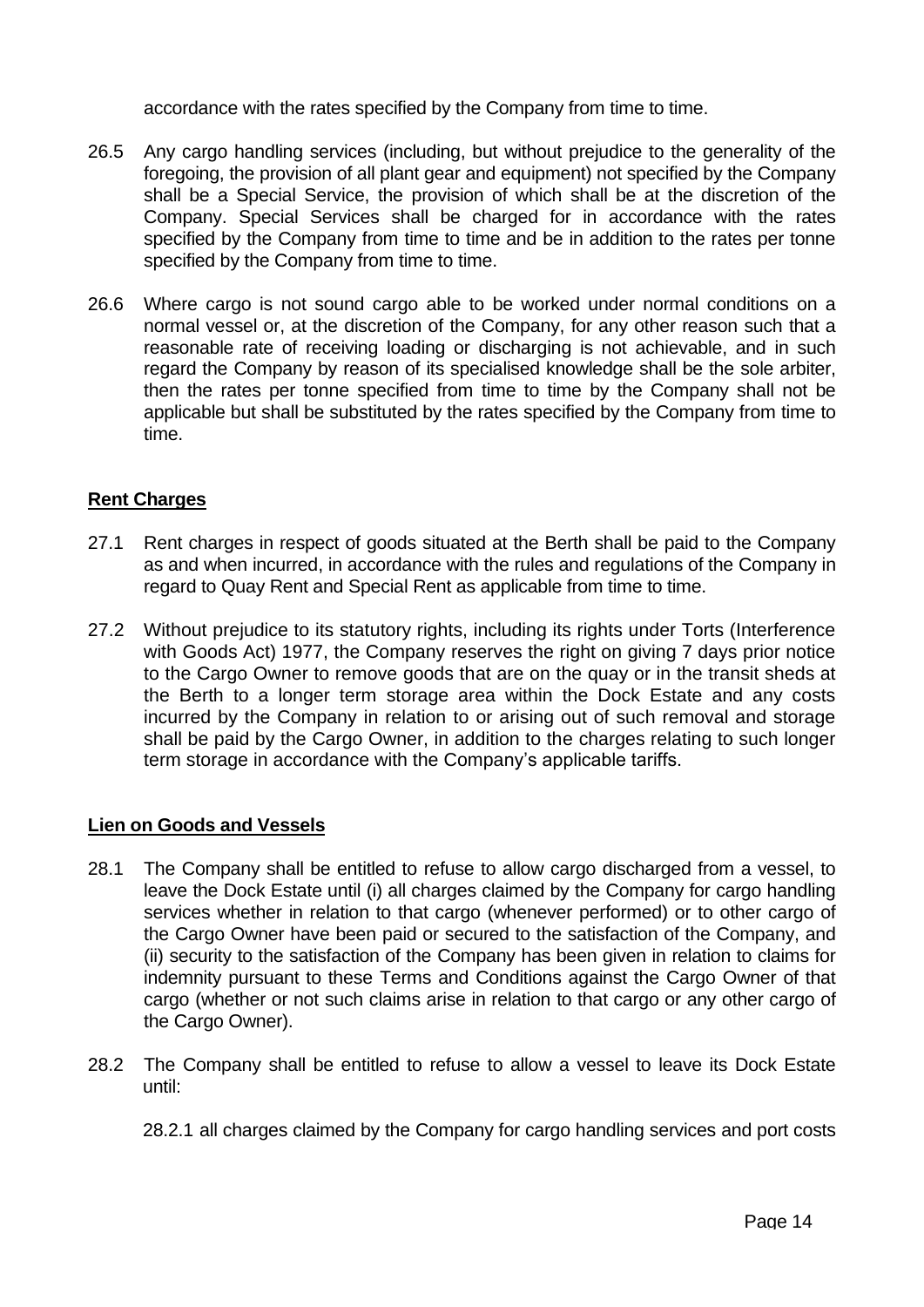whether in relation to that vessel (whenever performed) or to other vessels of the Shipowner have been paid or secured to the satisfaction of the Company, and

28.2.2 security to the satisfaction of the Company has been given in relation to claims for indemnity pursuant to these Terms and Conditions against the Shipowner (whether or not such claims arise in relation to that or another vessel).

### **Relationship to Special Agreements**

29. These Terms and Conditions are supplemental to any special agreement made between the Company and any other party relating to cargo handling services except insofar as is expressly excluded thereby or inconsistent therewith.

#### **Byelaws and Regulations**

30. Use of berths in the Port and or services described herein shall be subject to such Statutes Byelaws Regulations and Directions of the Company as may be in force from time to time.

### **Variation of Conditions**

- 31.1 The foregoing conditions may be altered or varied at any time and from time to time in such respects and in such manner as the Company may consider desirable.
- 31.2 These Terms and Conditions are to be read in conjunction with a discharge agreement made between the Shipowner or the Cargo Owner and the Company. Any variation to these Terms and Conditions must be agreed in writing by the Company prior to the vessel's nomination for discharge or loading at the Berth.

#### **Jurisdiction**

32. All claims under these Terms and Conditions shall be determined according to the Laws of England by the English Courts to the exclusion of the jurisdiction of the courts of any other country.

#### **Miscellaneous**

#### 33.1 **Vessel Type**

The Company will only handle vessels which are self trimming, single deck, bulk carriers requiring loading or discharging through the main hatches only. Such vessels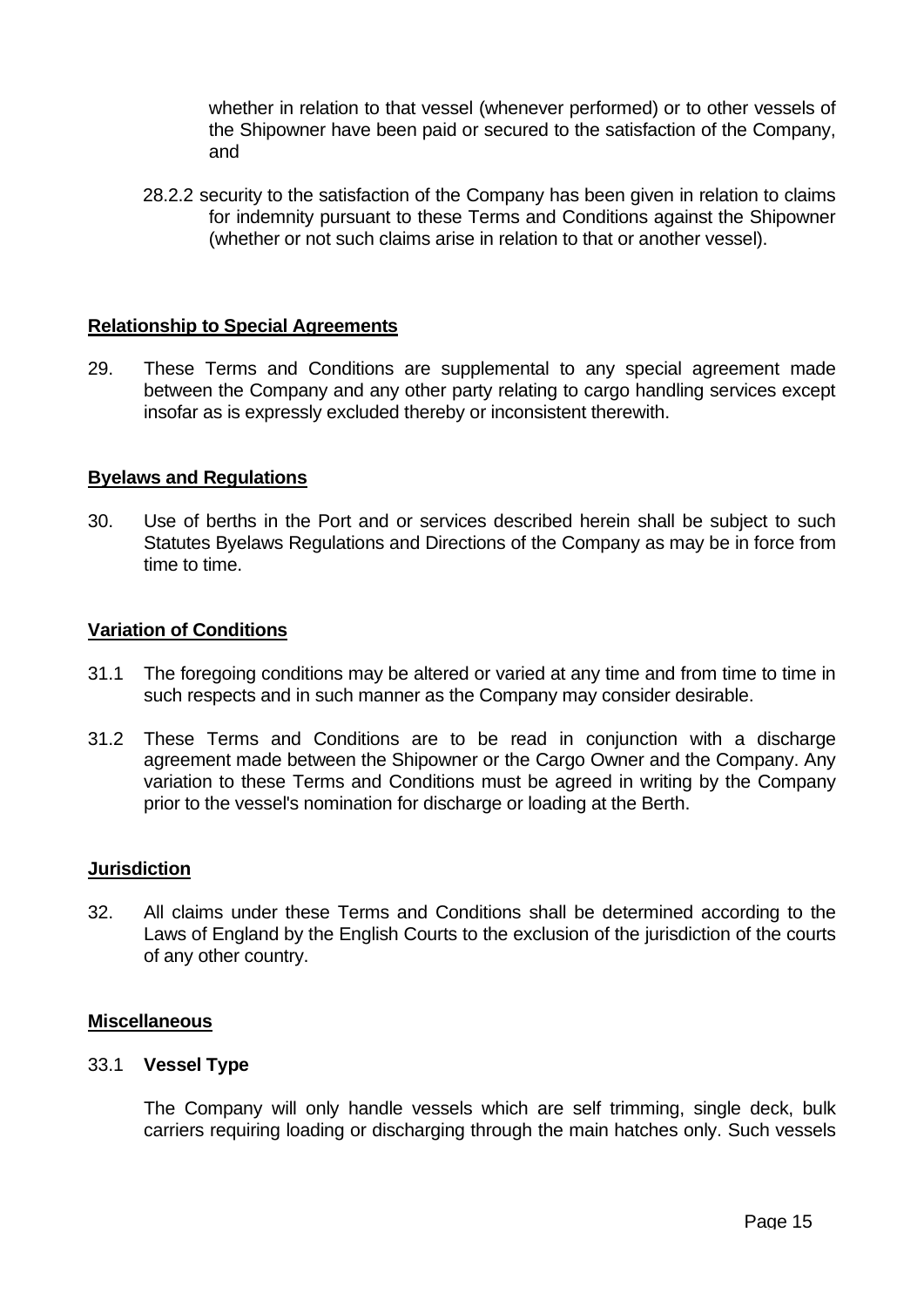shall be gearless vessels, unless otherwise agreed in writing by the Company prior to the vessel's nomination at the Berth.

The Company will not work wing tanks, deep tanks or any other restricted spaces on a vessel nor will it handle twin hatch vessels.

Vessels must be suitable for grab discharge and the cargo must be in bulk. Cargo in bags to be agreed in advance .

## 33.2 **Maximum Dimensions of Vessels**

The maximum dimensions for a vessel to be handled by the Company at Ellesmere Port are-

 Draft 8.78 Metres or other such lesser draft as may be determined by the Harbour Master from time to time

LOA 170.68 Metres

Beam 21.94 Metres

Details of maximum dimensions for vessels using different berths in the Port, including maximum distance from Waterline to hatch coming, are available from the Company upon request. Details of maximum drafts available are also given in the Notices to Mariners issued by the Company from time to time.

Draft available is subject to height of tide and depth of controlling approach channel.

## 33.3 **Berth**

The Company reserves the right to nominate any other safe berth within the Port, should it so desire. A safe berth is defined as any berth deemed to be safe by the Company.

All vessels must be acceptable to the Company.

## 33.4 **Nomination of Vessel**

Unless otherwise agreed by the Company, at least 5 clear days before the vessels expected date of arrival, the Shipowner shall give notice in writing to the Company stating the following information:-

 Name of vessel Estimated quantity required to be discharged DWCC Draft L.O.A. Beam Number of holds/hatches and dimensions.

The Shipowner is responsible for ballasting the vessel as necessary to remain within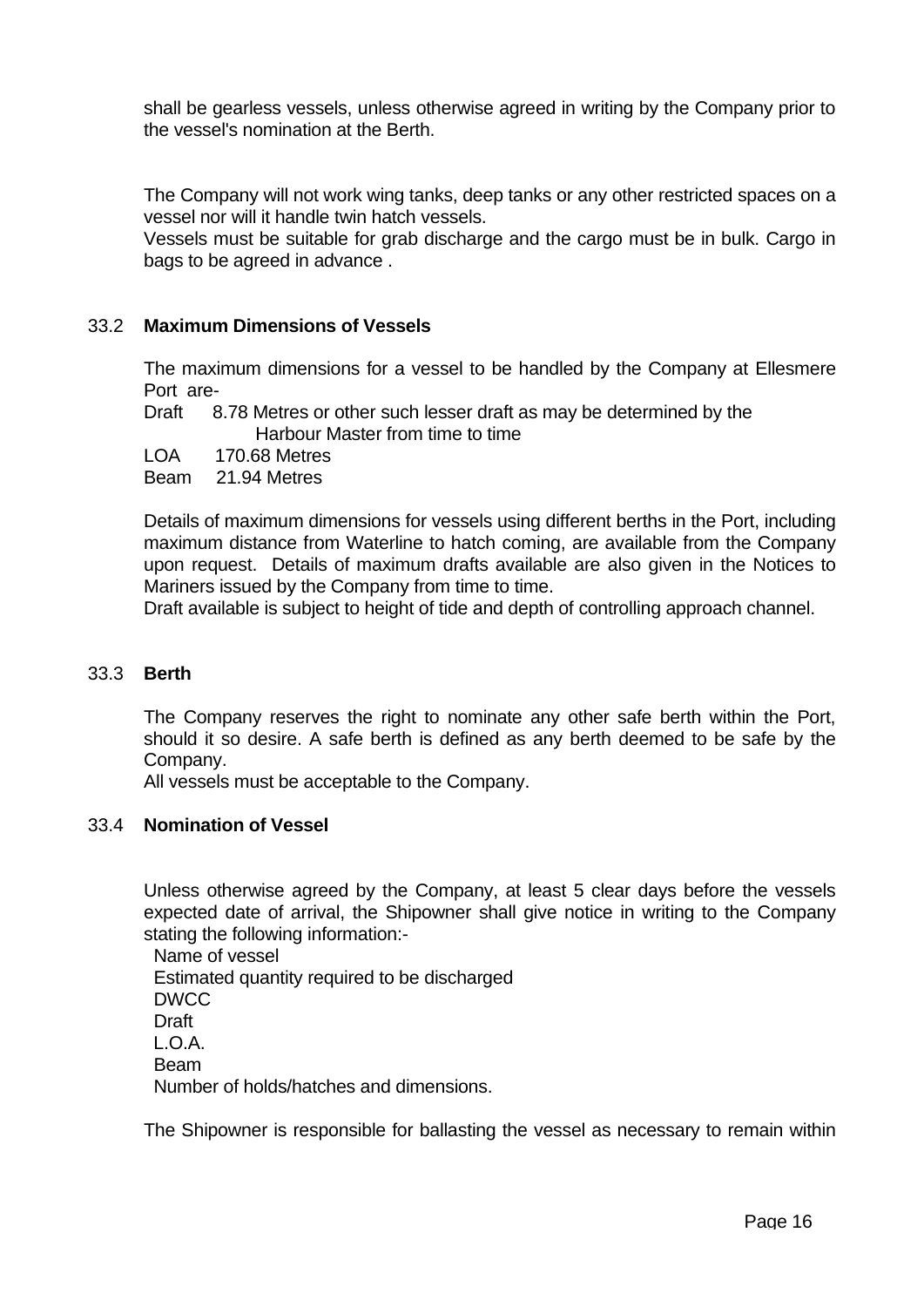the maximum distance from Waterline to hatch coming at all times during discharge. In the event of the vessel not discharging the entirety of its cargo the Shipowner must supply to the agents, a complete stowage plan and details of which hatches are to be discharged.

A notice of readiness under the vessel discharge rate guarantee cannot be given unless the provisions of this clause have been fully met.

## 33.5 **Opening and Closing Hatches**

If vessel is under British Flag then costs of opening and closing hatches, including costs of shore riggers if used, are for Cargo Owners account.

### 33.6 **Vessel Lights and Crew Overtime**

All vessels are to give free use of lights and crew members overtime as required for the discharge of the cargo.

#### 33.7 **Gangways**

The Shipowner is responsible for ensuring that any gangways are positioned close to the vessel clear of the stevedoring operations, and for the provision of safety nets as necessary.

#### 33.8 **Ships Gear**

The Shipowner, except in respect of a gearless vessel, is responsible for ensuring that derricks are positioned so as to avoid any contact with the cranes belonging to the Company.

#### **34. Security**

- 34.1 The provision of any security services or anti-terrorist measures in respect of the Vessels shall be the responsibility of the Shipowner.
- 34.2 The Owner shall comply in every respect with the International Ships and Ports Facility Security Code ("the ISPS Code") together with all relevant UK and EU Regulations including in particular Regulation 11 of the Ship & Port Facility (Security) Regulations 2004 (SI 2004/1495) and any instructions or directions issued by the Transport Security Directorate (TRANSEC) relating to any of the said Regulations, and in particular the Owner shall at all times comply fully with the instructions of the Port Security Officer and the Port Facility Security Officer(s) in accordance with the Port of Manchester Port Facility Security Plan and any other such Plan approved from time to time by TRANSEC relating to any other property of the Company thereat.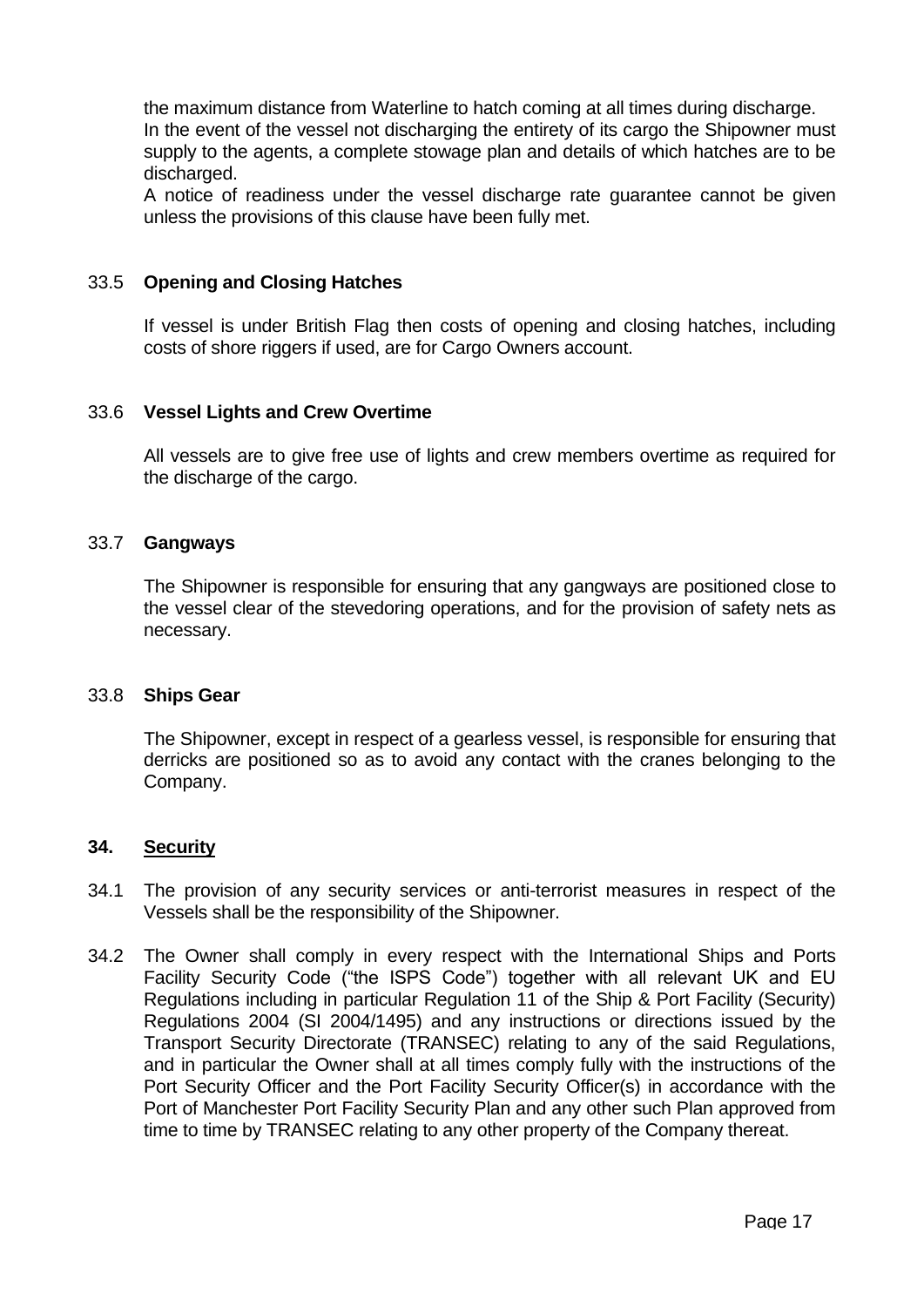34.3 In the event that ISPS conditions, and/or the level of security threat, in the Port increases at any time, the Company reserves the right to then charge the Owner an additional charge proportional to the increase in port security costs thereby incurred by the Company in relation to the performance of the services referred to in Clause 4.

# **35. Data Protection**

35.1 The Company may collect and process information relating to the Owner in accordance with the privacy notice which is available on the Peel Ports Group website. Each party agrees to comply with their respective obligations under the Data Protection Legislation.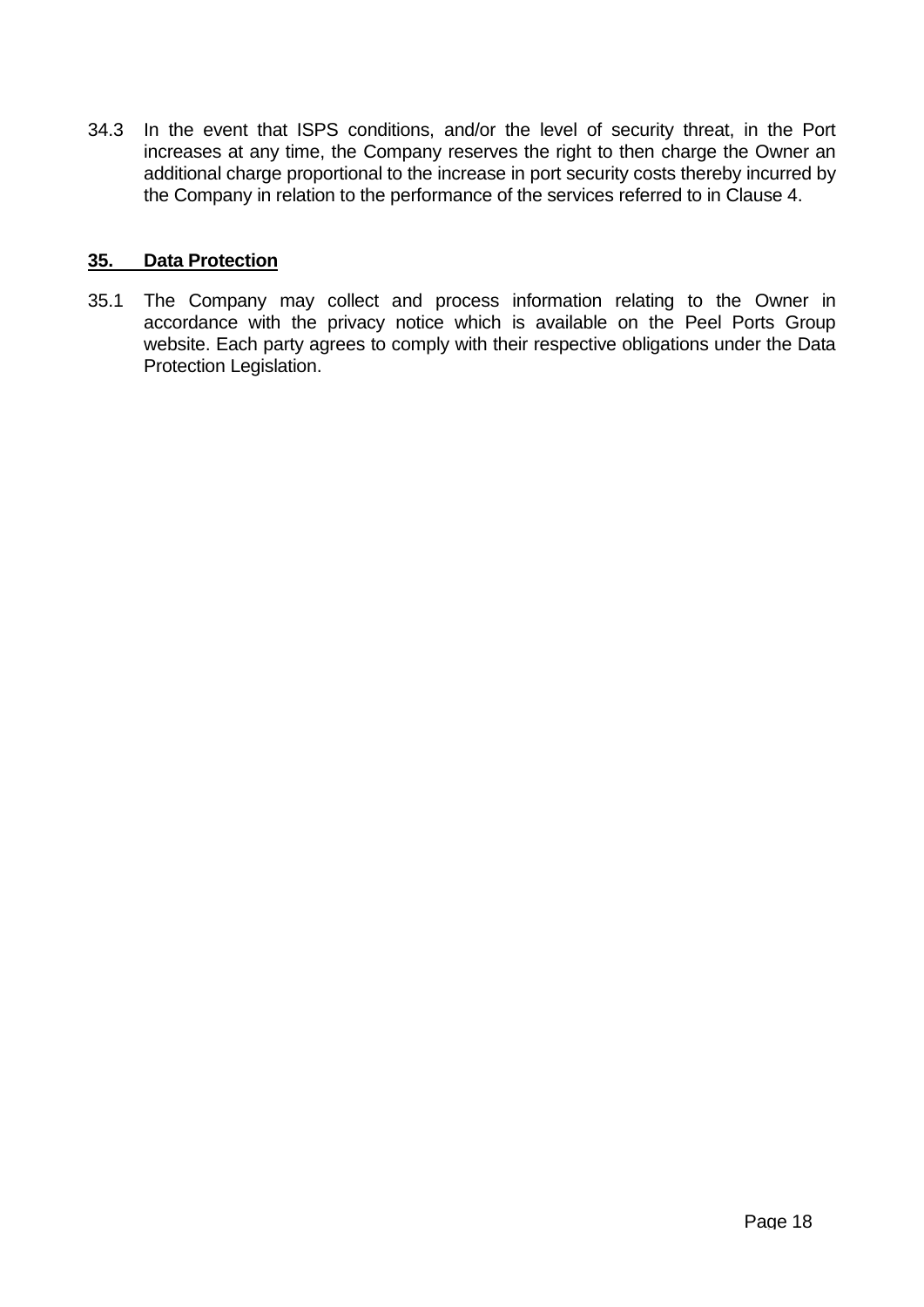# ARRANGEMENTS FOR BERTHING & UNBERTHING OF VESSELS:

| <b>Agency Department</b> | 0151-355 6006 |
|--------------------------|---------------|
| <b>Port Operations</b>   | 0151-355 5082 |

# INFORMATION ON CHARGES & GENERAL ENQUIRIES:

Peel Ports Logistics Limited 0151 355 6006

PRINTED AND PUBLISHED BY:

Peel Ports Logistics Limited Maritime Centre Port of Liverpool L21 1LA